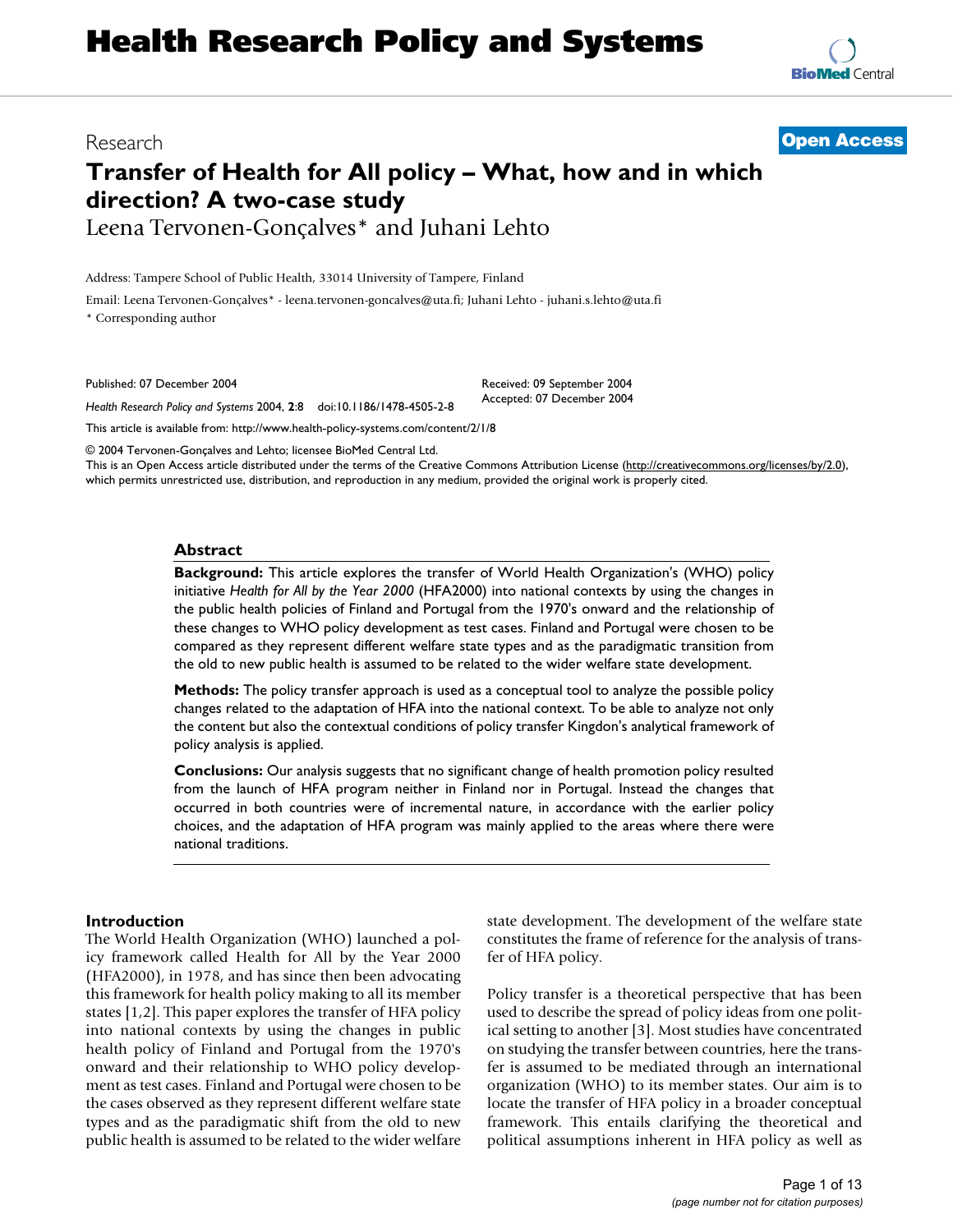studying the transfer process in the historical context of broader welfare state development.

In order to analyze the transfer of HFA policy it is necessary to recognize that HFA policy is not a totally coherent health strategy that can be defined in one compact and consensual manner. The ambiguous nature of HFA policy stems from fact that it is constructed in various policy documents drawn up in temporally and contextually different situations. We refer to the following four central documents and the ideal model of public health policy they construct when we speak of HFA policy: the Declaration of Alma-Ata (1978) [1], Targets in support of the European regional HFA strategy (1985) [4], the Ottawa Charter (1986) [5], Health21 for Europe (1999) [6]. There are points of convergence in the picture of the ideal policy model these documents transfer, but also differences linked to the evolution of temporal macro-political cycles (collapse of colonialism, new international economic order, expansion of the welfare state, collapse of communist regimes in Eastern Europe, globalization and the crisis of the welfare state) or to the regional characteristics (European vs. global). Thus when we speak of HFA we refer to the HFA policy constructed in the aforementioned documents. To be able to analyze the adaptation of HFA in national contexts we have concentrated on examining three aspects of it: primary health care, community approach and healthy public policies. Based on the analysis of these aspects the study aims to explore how since the 1970's a number of essential aspects of health promotion policy have changed in Finland and in Portugal in relation to the ideas of HFA.

While a few studies have addressed the spreading of the HFA policy to the member states [7-11], this is quite seldom based on any theory of policy change or policy transfer. Also, while most of these studies have either been descriptive in nature or focused on evaluating national policies in the program level by verifying program's outcomes or situational validity of its objectives, we aim to analyse the policies in a broader societal context by taking into account the societal-level vindication as well as the political context of health policies [12].

In the policy transfer literature past policies, present policy complexity and the question of policy feasibility are seen as possible policy constraints. Likewise factors such as identical past policies or similar ideology can be seen to facilitate the transfer [3]. Locating the transfer of HFA policy in the context of existing public health policies and the wider political and social contexts of the countries in question offers one means to identify essential capacities, constraints and conditions for the adaptation of this particular policy innovation.

To be able to analyze not only the content (*What was transferred?*) but also the contextual conditions (*How/why did this happen?*) of policy transfer we use Kingdon's (1986) analytical framework of policy analysis [13]. According to Kingdon, a policy change process is conditioned by three analytically distinct streams: problem, policy and politics stream. Problem stream brings issues to the political agenda, while policy stream, which consists of experts, produces solutions and alternatives to policy problems. From these alternatives the politics stream then determines what, if any, are politically feasible alternatives to be adapted. A window of opportunity is open for a major policy change only if these three different streams of policy making process coexist simultaneously.

Policy transfer may occur at different stages of the policy making process. In this paper we will focus mainly on the agenda-setting and policy formulation phases. These phases can be regarded as a valuable starting point for the further development and implementation of HFA at the national level. The policy transfer approach is used as a conceptual tool to analyze the possible policy changes that the adaptation of HFA into the national context may have caused.

# **Method and materials (see figure [1\)](#page-2-0)**

We aim to identify concrete examples of transfer related changes in the content of formal government documents such as laws, reports, strategies and government programs. The detailed analysis of these documents provides some evidence of policy transfer. Non-formal government documents, evaluative reports, studies and relevant discussion are also used as material. The analysis of the policy documents was supported by expert interviews conducted in both of the countries in 2003–2004 for the purposes of this study. Historical reading of the documents can provide evidence about the time frame of policy change. In Portugal the first health strategy was published in 1999 [14], and thus the primary material for the analysis of governmental health policy before 1999 is government programs [15]. Finnish health promotion policy and its relevant documents [16-18] have been evaluated twice by an international review group [19,20] and several times by Finnish public health experts and national committees [20] and thus the analysis of the Finnish case is rather based on these evaluations and reviews than on the programs.

#### **Results**

#### *HFA as a rethinking of public health policy*

WHO advocated "Health for All" as a rethinking of and challenge for reform in the national public health policies of the member states. HFA was frequently understood as a policy for developing countries focusing on advocacy for linking public health aims with broad social and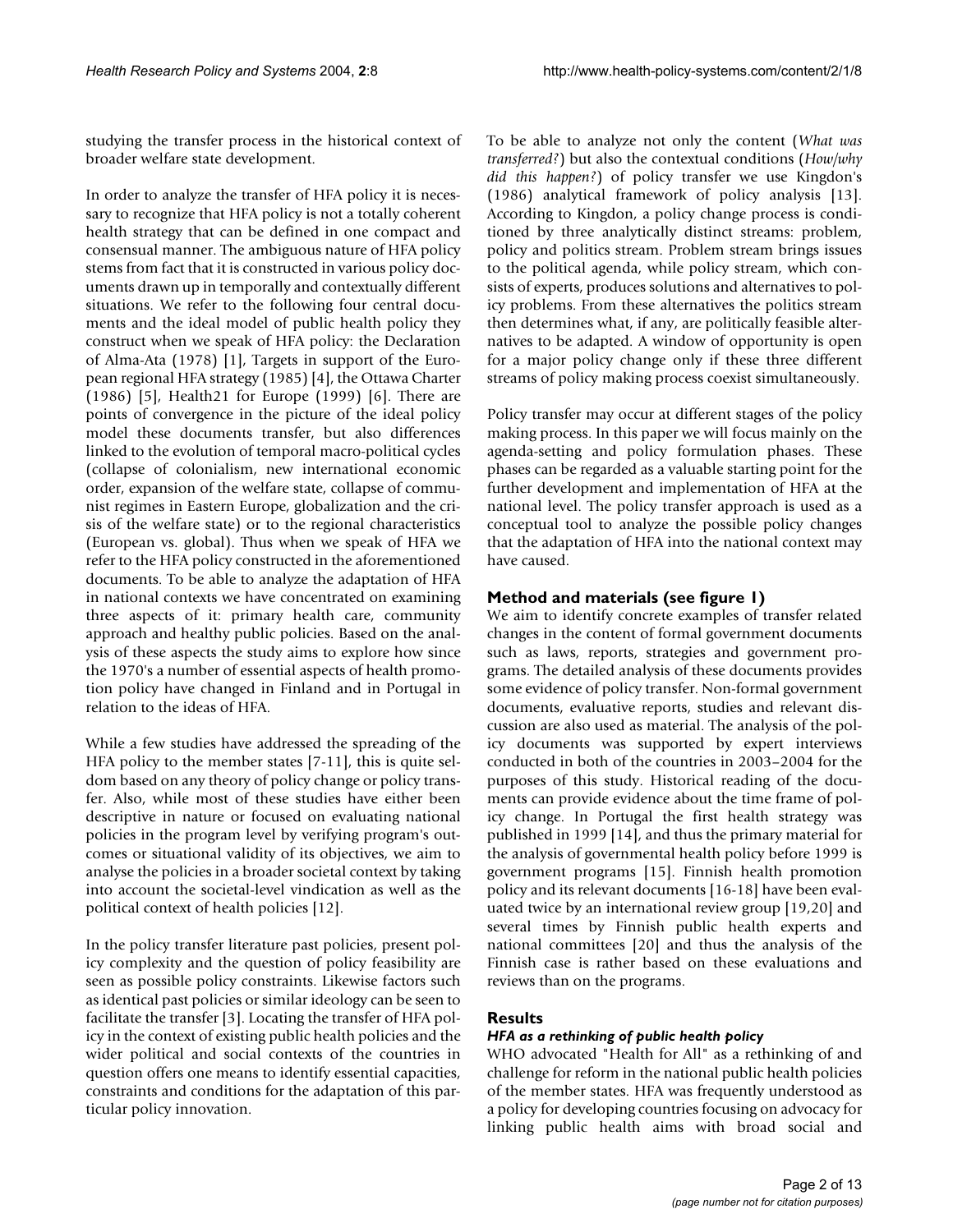<span id="page-2-0"></span>

environmental development policy at the local level, instead of investing in hospital medicine for the elites of the country. The core idea of the Alma-Ata Declaration (1978) was to advocate such a policy under the concept of *primary health care*.

In most OECD countries there already was some organizational form of primary *medical* care. Many health policy makers thought that HFA does not apply to OECD countries. Others argued that the idea of a comprehensive social and intersectoral health policy under the banner of primary health care also challenged the OECD countries. According to this understanding, Europe, too, was to develop its own HFA policy [21].

Seven years after Alma-Ata, in 1985, the WHO Regional Committee for Europe adopted its own HFA policy. It advocated a comprehensive, intersectoral and participatory health policy aiming at health gain and equity in health [4]. The conceptual differences between the Global and the European HFA are significant. The European HFA located primary health care as one aspect of "appropriate care" and to the basic level in the organization of health services. Both the Global and the European HFA argued for a comprehensive and intersectoral health policy. However, the meaning of these concepts is dependent on the context in which they are used. It may be argued that in the European HFA, the context is a welfare state – at that time either state capitalistic or state socialistic – with its numerous institutions and administrative sectors. The context in the Global HFA was a general and broad social and economic development of so-called developing countries.

The concept of HFA was accompanied by the introduction of two other challenging concepts: health promotion [5] and new public health [22]. All three were rhetorically contrasted to something that was called old or dominant way of thinking and making health policy that was characterized as focusing on hospital and cure, following a biomedical model and applying a narrow understanding of health and determinants of health.

Each of these three concepts had their own history and points of reference. For example, health promotion was mainly developed from a critical assessment of the health education of the 1970's [23]. New public health was advocated as a response to the change in the disease panorama, which meant that instead of hygiene, physical environment and vaccinations the new focus of interventions was to be on the social, cultural and political determinants of lifestyles and health [24]. HFA advocated an outcome-oriented health policy implemented by a wide range of social and economic institutions instead of focusing on the supply of medical care inputs.

The Ottawa Charter on Health Promotion mentions peace, shelter, education, food, income, a stable ecosystem, sustainable resources, social justice and equity as basic prerequisites for health [5]. In addition to advocating reorientation in health services and the development of personal health skills, the Charter also includes in health promotion foci a wide range of public policies, communities and daily social and physical environments. The WHO Vienna Dialogue (1986) even concluded that the best health promotion policy is a good social policy [25]. Taking into consideration that OECD had declared,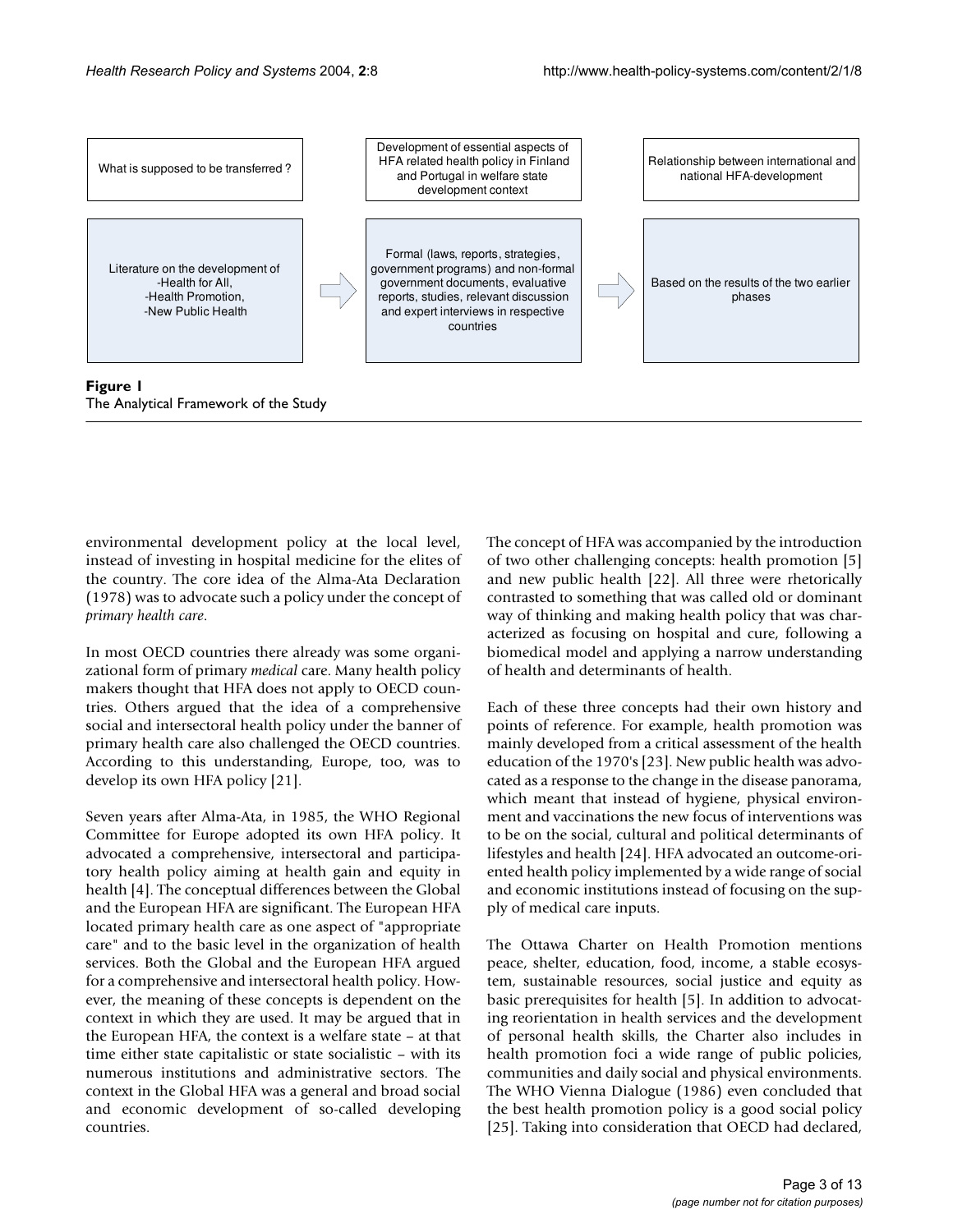in 1979 [26], the "Crisis of the Welfare State", we may locate the conceptual innovation of health promotion in OECD countries as advocacy for certain aspect of welfare state reform, as one remedy for the "crisis".

The European version of HFA may also be read from a welfare state reform advocacy perspective. The European HFA strongly advocates a broad health policy managed by objectives [21]. The strong management by objectives advocacy in the European HFA [4,6] links it with the managerialistic reform agenda of the welfare state [e.g. [27,28]]. Managerialism seems to be less prominent in the Ottawa Charter. Rather, it is possible to claim that the Charter has been influenced by ideas to develop welfare states leaning on social and community movements [29].

For the purposes of this study, we may conclude that there are three related concepts, health for all, health promotion and new public health that have a lot in common in their critique of the hospital focused and biomedically oriented health policy paradigms. They all advocate a broader socio-political orientation for health policy. However, they do not have a common idea of what this broader orientation is. We find it helpful to distinguish at least three different orientations. The first is the broad social and economic development context where the Alma-Ata Declaration located the radical local development program under the concept of primary health care. The second is the managerialistic welfare state reform context where the European HFA located the proposed health policy guided by HFA targets. A third orientation has been developed under the banner of the Ottawa Charter. This third variant may also be located in a welfare state reform context, but in a different idea of reform emphasizing community development.

# *Finland and the HFA challenge*

Finland experienced an extremely rapid urbanization phase in the 1960's and the 1970's. A large part of the population moved from the rural areas to industrial and service workplaces in the urban centers. The proportion of working people earning their main income from agriculture decreased from 26% to 10% in 1950–1980 [30]. A significant part – about  $7\%$  of the population – even moved outside the country, to Sweden. Part of the rapid and profound socio-economic change experienced was the development of a Scandinavian type welfare state in Finland. In about 25 years the country developed universal old age, sickness, disability and unemployment benefit systems and started the expansion of a public day care system for children and long term care for the elderly. The existing public education and culture systems were rapidly expanded and a universal health care system was set up. By 1985, it was possible to include Finland in the group of small, prosperous and egalitarian Nordic countries, still

somewhat poorer and less generous than the older sisters Sweden and Denmark [31].

#### *Primary care*

In the late 1960's and the early 1970's, the challenge of the Finnish health policy was often articulated by asking: "Why does a country with Europe's healthiest children have the sickest middle-aged male population?" International comparative statistics had indicated that the country was at the European top in terms of low child mortality, but the adult population, particularly males, was dying younger than most other West European adult populations. The positive health status of children was understood as an outcome of a universal, strong and preventive maternal, child and school health system. The health system for the adult population was criticized for being too hospital centered [32,33]. The context of rapid socio-economic change, left-center-coalition government and a perspective of rapid overall development of the welfare state was a fertile growing ground for extending the example of universal, public and preventive child and maternal care to the adult population as well.

The Primary Health Care Act of 1971 started the building of multi-professional and multi-functional local health centers to carry forward the idea of "people's health work" at the local level [34]. It took about 25 years to build health centers throughout the whole country. Thus, in Finland the idea was not restricted to demonstration projects or particular regions as in some other countries, from which the idea of health center was learned [35]. The North Carelia Project, which received widespread international recognition as an example of broad community action for public health initiated by the local health centers [36], was developed as a demonstration project specifically to reduce the high mortality rate from cardiovascular diseases, in the rural and less prosperous part of Finland.

Given this background, the WHO concept of Primary Health Care as expressed in the Alma-Ata Declaration (1978) was not foreign to Finnish health policy experts. Rather, many of them felt that Finns were pioneers significantly contributing to the development of the WHO policy and demonstrating its applicability also in the Northern hemisphere [21,37].

However, transforming into practice the radical idea of the local health center carrying out "people's health work" was not a simple task. Since the initial expansion phase, the developmental activities and reforms of the health centers have mostly focused on improving the medical cure and care functions [19]. According to some evaluators, health promotion, community-based prevention and public health have largely been pushed to the mar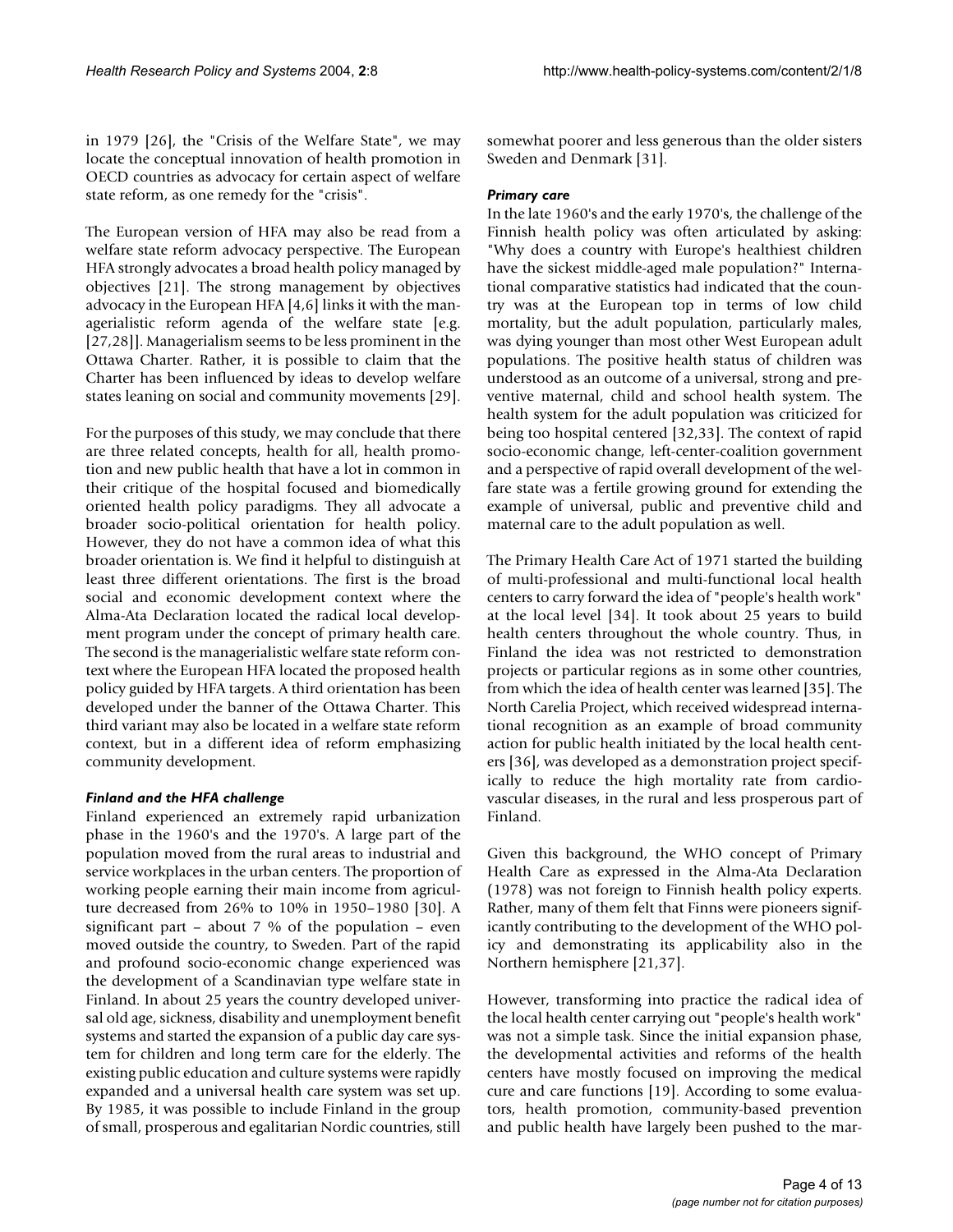gins. The emphasis of main reforms addressing the health centers have focused on the management of diseases, division of labour between health centers and hospitals and the development of the GP function in medical care [35]. Thus, the radical concept of Alma-Ata was, in practice, transformed into a normalized concept of primary medical care.

### *The community approach*

The North Carelia project was and continues to be the best known Finnish example of community action for public health. However, the evaluators of Finnish health promotion policy have repeatedly expressed critical assessment of the leadership and implementation of community action at the local level [19,20]. It has not been mentioned as the strong or innovative part of the Finnish health promotion policy.

Finland also used to be a dissident in resisting the managerialistic idea advocated by the WHO Regional Office for Europe to manage health promotion policy by setting the policy aims in the form of numerical health improvement targets [38].

At the beginning of the 2000s, reference to the role and responsibility of local actors and local community is an essential part of health policy rhetoric [39]. The latest national health promotion programme "Health 2015" [18] is also built around numerical health improvement targets. Thus, we may conclude that both the managerialistic approach and the community approach to the redesign of health policy in the welfare state have been introduced to national health promotion policy rhetoric. However, at the same time as they are present, the evaluators have indicated that these approaches are not effectively implemented.

# *Healthy public policy*

One aspect of the rapid expansion of the Finnish welfare state in the early 1970s was the idea of improving people's health through a comprehensive planning system of all public sectors. Health indicators were to be used to provide feedback on the health impact of developments in the various public sectors and policies in these sectors should be adjusted accordingly [40]. Alcohol taxation and restrictions on its availability had already been used in Finland, mainly to reduce alcohol related criminality and social problems, but now the same policies were motivated primarily by public health concerns [41]. A comprehensive nutrition policy to change the traditional Finnish diet rich in fatty dairy products and poor in vegetables and fruit was developed. In addition to health education, policies such as shifting the priorities in the subsidies of agricultural products and negotiating changes in the dietary practices of the catering services in the schools and workplaces were used to reduce the consumption of high fat dairy products [42,43]. Tobacco control policies were developed as a flagship of the new health promotion policy applying high excise taxation, restrictions in the availability of tobacco and a ban on advertising. This policy was continuously tightened from the Tobacco Law of 1977 to the late 1990's [44]. Environmental health was also a rapidly developing sector, both as a part of occupational health and as a part of the development of overall environmental legislation and administration, particularly in the 1980s.

The Finnish record on developing policies outside the health sector to promote health has been referred to in placing the country among the forerunners of the Health for All policy in Europe [19,20]. In any case, Finland may be taken as an example of combining ambitious and rapid welfare state building with the ambition of promoting health through the development of the health impact of other policy sectors. It is less obvious that Finland could be taken as an example of how to do this in more mature welfare states. We may, rather, argue that the maturing of the Finnish welfare state from the late 1980's on has been paralleled by growing problems in the development of healthy public policies. The most dramatic example is the dismantling of the traditional Nordic alcohol control policies in the process of redesigning the welfare state under the pressures of European single market legislation and globalization [45]. The existence and at least partly increasing inequity in health between different socio-economic population groups has also been taken as an indication of the less successful development of healthy public policies [46]. Paradoxically, the strengthening of the capacity of the sector to promote health has also separated it from the mainstream health promotion policy. Development of environmental policy and policy administration has contributed to the growing distance in policy discourse and policy communities of environmental and public health. The latest international evaluation of the Finnish national health promotion policy [20] gave a critical assessment of the capacity of health policy makers to assess and influence the policies of other sectors.

# *Portugal and the HFA challenge*

The Carnation Revolution in 1974 ended a long period of authoritarian rule in Portugal and opened the door to the democratization of the country. As in the other Southern European countries, the democratic Constitution was of a progressive nature while conferring wide economic, social and cultural rights and duties on the citizens [47]. The Constitution that came into force in 1976 aimed at the creation of a welfare state as a political form of transition to a socialist state and society [48]. Although the goal of a socialist, classless society was removed from the Constitution in its reform in 1982, the state's responsibilities to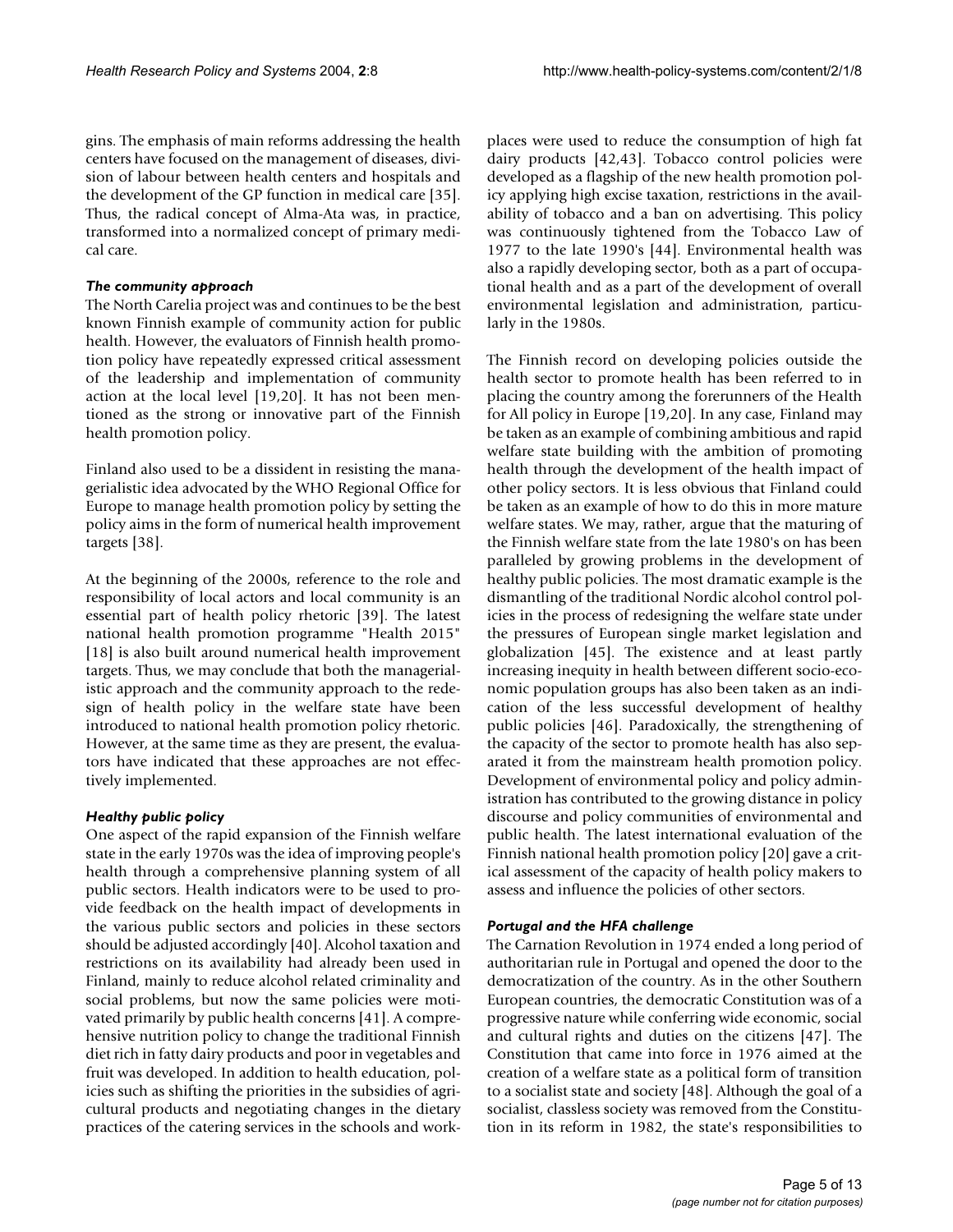guarantee the economic, social and cultural rights of its citizens were left untouched [49]. Welfare state remained the ultimate goal, but the socialist model was changed to the model of social protection the European Economic Community (EEC) advocated [50,15].

The Southern European welfare state is a relatively recent addition to the conceptual map of European welfare state models. Many southern countries' present day characteristics are related to the legacy of authoritarianism, as well as to the historically strong presence of the Catholic Church [51]. Leibfried sees the weak institutionalization of constitutional promises of social rights as a characteristic feature of Southern European welfare states [47]. The term semiinstitutionalized welfare state can be used to describe the whole of the Southern European welfare state that has been built up in principle, yet not implemented in practice. On the other hand it is recognized that southern welfare states have during recent decades been catching up the more developed European welfare systems [47,51]. But in spite of the catching-up effect and the overall pressure towards convergence of social policies in the European Union, Southern European countries seem to maintain a relatively distinct type of welfare state [52,53]. Portuguese welfare state development seems to follow the southern pattern, and Portugal is here analyzed from the viewpoint of the Southern European welfare state type.

The notions of *semi-institutionalization* and *catching upeffect* conceptualize the Southern European welfare state on the one hand as a developing (vs. mature) welfare state and on the other hand as following a different path than the more northern European welfare states [See [47,52]]. The attempts to institutionalize welfare state in Southern Europe occurred simultaneously with the era of welfare state crisis. Consequently, the crisis rhetoric was assumed in Portugal in the initial phases of welfare state development. Thus the welfare state was declared to be in a state of crisis before it actually even existed [53]. Due to the dynamics of *crisis before maturation*, welfare state has remained to some extent a semi- institutionalized promise until the present day.

The development of Portuguese health policy can be broadly divided into two historical phases that are linked to the general welfare state development. The first period from the beginning of the 18th century until 1971 was dominated by preventive public health policies. Through general preventive measures, such as sanitary education, environmental sanitation, hygiene, mental hygiene and sickness prevention "sanitary police" (*polícia sanitária*) aimed at governing the health of the nation. Preventive policies were directed towards the collectivity and they benefited the individual citizen only indirectly. Publicly provided health care services were tied to the clientele of social assistance and were only available to poor people until 1971, when the right to health care was legally defined to be the right of every citizen [54]. The reform bill of Health and Assistance (*Reforma de Saúde e Assistência*) established in 1971 marked the beginning of the second phase of health policies [55]. The consolidation of the universal right to health care in the Constitution and in the National Health Service (NHS) (*Sistema Nacional de Saúde*) law in 1979 [56] signified the strengthening of the social citizenship rights and changed not only the nature of health policies, but also the general nature of the Portuguese welfare state. The qualitative change in the welfare policies from the distributive to productive policies happened precisely in the area of health [53].

# *Primary care*

Maternal and child health were already part of health policy during the authoritarian era, and women's and children's health was also included into the primary health care concept established with the Reform of Health and Assistance [57]. However these programs were limited to the health education and medical monitoring of women's and children's health during and after pregnancy as family planning was prohibited for political and religious reasons until 1974. A right to family planning was legally defined in the Constitution of 1976 [58]. The integration of family planning into primary health care has widened the scope of maternal and infant health policies in Portugal. Since 1979 Portugal has been collaborating actively with WHO/UNFPA in improving services in family planning [21,59]. In Portuguese health strategy reproductive issues are included in various priority areas. The importance of social policies directed to women, children and family is recognized in the strategy as well as in the government programs. The policies concerned with maternal and child health have developed during the last three decades into policies of reproductive health. The indicators of maternal and child mortality have improved significantly and are on the level of other EU countries [60].

The reform of Health and Assistance aimed at creating a nationwide network of local level health centers that were supposed to provide primary health care services for the entire population [61]. Although the full implementation of this reform was hindered due to political and organizational obstacles, it is seen to mark the beginning of a new era of expansion in Portuguese public health policy [62,63]. This reform included most of the principles of primary health care recognized in the Alma-Ata Declaration seven years later [63,64]. The building of a primary health care network was further consolidated in the Constitution and in NHS law. The process of building up a primary health care network was on the Government's health policy agenda from the beginning of the 1970's until 1985 (15). Analysis of scientific texts and reports on the devel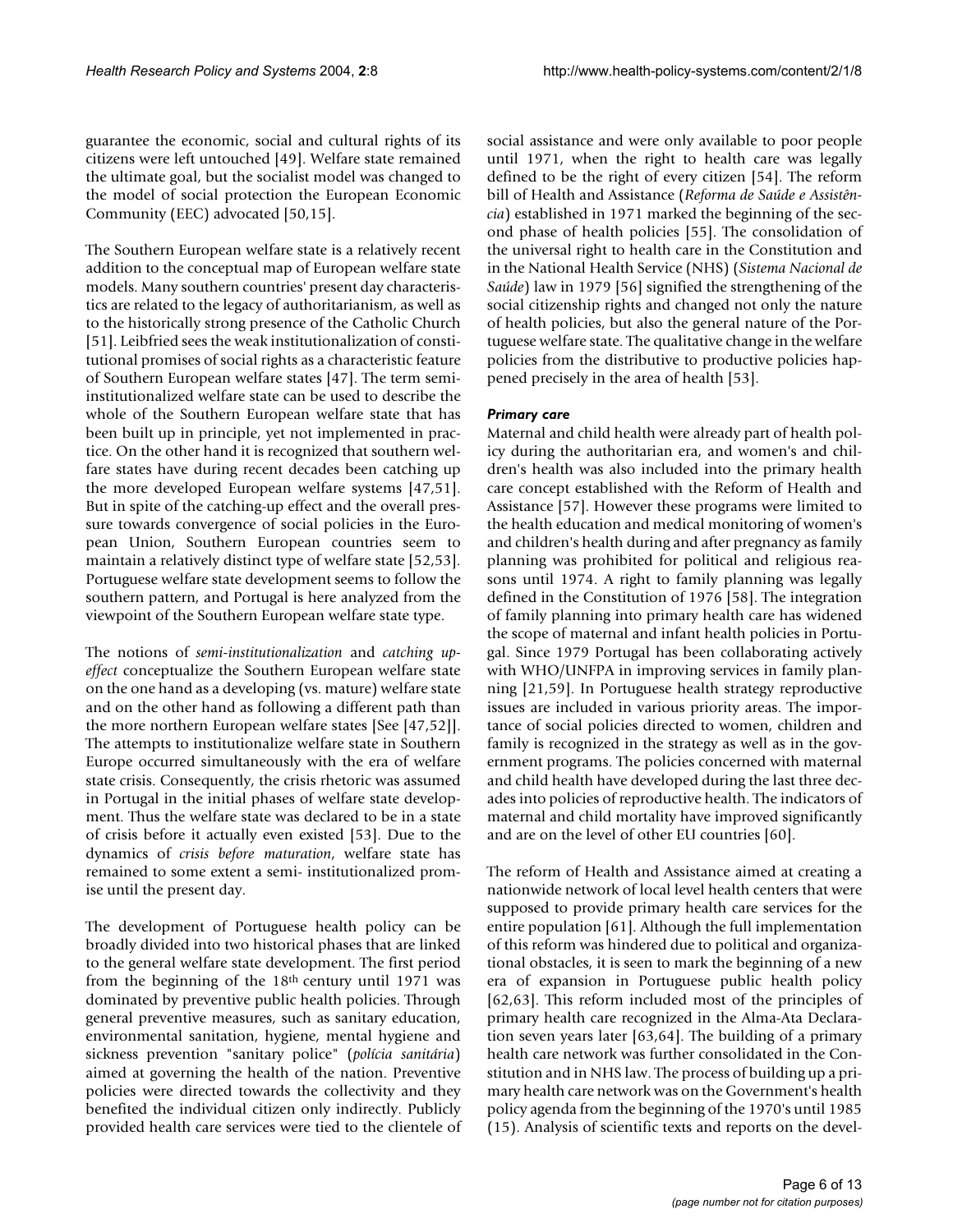opment of Portuguese public health policy as well as the expert interviews conducted for this study in 2003 indicate that although the Declaration of Alma-Ata was used to legitimise the development of the primary health care system – at least on the level of policy stream – the adaptation of the primary health care-concept presented in Alma-Ata did not change the national policy line.

A right to health care has been an essential part of the democratization process, strengthening social citizenship. Nevertheless the democratization of health care has not been linear; health was politicized following the creation of the public NHS. The critical welfare state philosophy of the liberal political cycle (1985–1995) affected the content of health policies by favoring privatizations of health care during the term of office of the Social Democrats (centre-right party) [63,64]. Due to continuing political and financial problems in the implementation of NHS, difficulties in access to health care services have persisted as a health policy problem. This situation has in its turn kept the development of the health care system and medical care approach in the center of the problem stream feeding the political agenda. According to some of the public health experts interviewed the clinical, curative approach of health care gained more control in the health sector's internal power sharing during the liberal cycle and at the same time the position of public health declined. The analysis of the government programs proves that at the same time the development of primary health care disappeared from governments' agenda. The crisis period of public health policy lasted a decade (1985–1995) [61]. However as the institutionalization of health care has signified the permanent centrality of services on the health policy agenda, not even the crisis period of public health did signified a great break in terms of health promotion in policy documents. Indeed some health education campaigns were launched during the crisis period [15].

The Portuguese Journal of Public Health (*Revista Portuguesa de Saúde Pública*) published a special issue dedicated to HFA in 1988. In the Editorial of the journal it is suggested that HFA2000 should in Portugal have as an objective rather "adequate health care for all" than "health for all" [65]. The general health service orientation of health promotion and disease prevention is also present on the level of government programs. The clinical, treatmentcentered ethos typical of the expansion period of the health care system is dominant in the government programs 1976–2002. Health promotion and disease prevention are conceptualized as activities of primary health care and they are seen to be implemented by the medical and nursing professions [15]. Concentration on the primary health care element of the HFA-program is not only a Portuguese specialty; other Southern European countries, such as Spain and Greece, have also put weight on the development of primary health care [59]. The first health strategy is likewise disease-oriented (14 out of 27 of the priority areas are diseases), and since the health service sector is seen as the main actor of health promotion policy, the means are mainly biomedical or educative. Emphasizing rather the individual level than the structural level seems to be a more general Southern European feature in public health policies [66].

#### *The community approach*

The Ottawa Charter calls the countries to strengthen community action. However, it does not explicitly define what is meant by the concept of community. In the social policy literature the term community is often understood to refer either to the network of family members, friends and neighborhoods, or to civil society, understood as a complex of social associations and non-governmental organizations. The archetype of Southern European welfare state carries the connotation of the strong and traditional role of community in welfare provision. [67] However, most comparative studies fail to mention that during the authoritarian era the civil society element of community was repressed, as free associations were prohibited by law. In Portugal only a few religious associations connected to the Catholic Church were approved by the state. Since 1974 the number of associations acting in the field of social and health issues has expanded. [68] Often the call to strengthen community action is seen from the perspective of the welfare state crisis debates. However, in Portugal the growth of the civil society element of community was not an answer to the welfare state crisis as such, but its growth should be located in the context of the recent liberation from state repression. Yet Sousa Santos [69] argues that the state restricts true citizen participation and the functioning of those associations created after 1974 as it continues to support conservative religious organizations.

In the Portuguese health strategy (1999) private institutions of social solidarity (Instituições Particulares da Solidariedade Social) and non-governmental organizations (Organizações Não-governamentais) are recognized as the main representative categories of community. Strengthening partnerships with these organizations is seen as indispensable for achieving the goals set. Although these organizations are also identified as doing health promotion work, they are mainly actors in curing and caring. The second community level actor identified as relevant for health promotion activity is the local level of public administration. Direct citizen participation (e.g. user/consumer/patients' associations) and the need to cooperate with syndicates and health professionals are also mentioned in the strategy. However, they are not given any significant role in the program implementation. All these community categories identifiable in the health strategy seem to match the current categorizations of com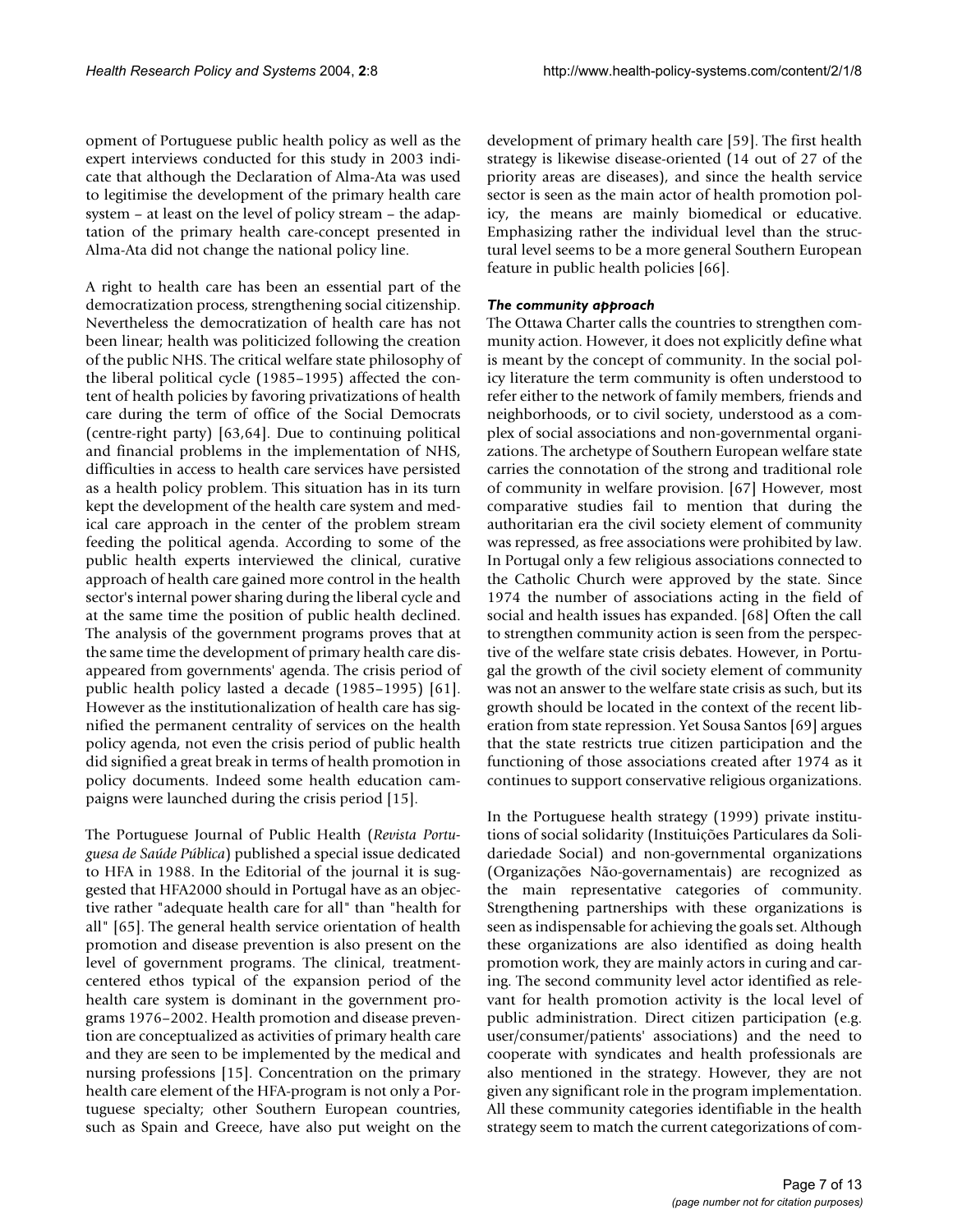munity actors and their partners in the social sector [See [68]].

The fourth category of community action for health promotion manifest in the form of setting-based projects of Healthy Cities (WHO), the Health Promoting Schoolsnetwork (WHO & EU) and Healthy Workplaces (EU). The first Healthy City was established in 1995 and now there are 9 cities belonging to the national network of Healthy Cities [70]. The Health Promoting Schools- network was initiated in 1994 and reaches currently one third of pupils in the public education system [71]. These projects represent the model of community action that is unique for the domain of health promotion. This kind of community based action model targets the whole population of a certain community, while the traditional actors in social and health sectors concentrate on caring for and curing those who are in need of care. Targeted solidarity of traditional community action is challenged by universal equality dominant in these health promotion projects. The model of community action adapted with these projects introduced new ideology and forms of organization into the sphere of public health. When analyzing the adaptation of HFA in a timeframe it seems that the community level adapted HFA philosophy before the national level.

### *Healthy Public Policies*

The Ottawa Charter emphasizes the role of policy as a factor promoting healthy choices. In other words, this means that health should be taken into consideration in all public policies. When analyzing the Portuguese development in relation to intersectoral policies, there is action in conventional intersectoral issues, such as tobacco, alcohol and nutrition, but it does not seem that any major development has happened in these policy domains. The project of Healthy Schools and the overall health education campaigns are based on interministerial cooperation and pacts between the Ministry of Health and the Ministry of Education. Intersectoral work is also carried out in the field of drug addiction [14,15]. In this section we focus on one case of public policies, that of sanitation, and observe its development in the welfare state development context.

Portuguese public health indicators have shown remarkable improvements during the last three decades. The fact that public health indicators have been improving side by side with general socio- economic indicators has led researchers to conclude that although the creation of NHS and the improved access to health care have influenced the positive evolution of the health status of the Portuguese population, these improvements are greatly connected to general improvements in economic and social conditions, such as education, income and living standard, housing, sanitation, hygiene, and transport infrastructures [72,73,54]. These improvements occurred in the context of the expansion of the welfare state. In this process some of the core issues of the ancient sanitary police, such as matters of basic sanitation, have conceptualized more clearly under respective sectoral policies, out of the national health policy agenda. This reflects the administrative differentiation of state functions and sectoral differentiation of respective policies that typifies the expansion of the welfare state.

Basic sanitation (*saneamento basico*) has been a priority in Portuguese post- authoritarian development policy, however in the government programs (1976–2002) basic sanitation is not recognized as a priority of health policy. Although in some programs environmental conditions and habitation are seen to influence public health and the welfare of the population, basic sanitation is not explicitly considered either as a health policy problem, or as a goal or means. Basic sanitation is not conceptualized as an issue of health policy, it is not explicitly on the government's health policy agenda, neither is health used as an argument to improve it in other sectors. Only in the XIII Government Program (1995–1999) are water quality and the intersectoral action needed to reach it mentioned in the section dealing with health policy. Apart from this, the issue of basic sanitation has become conceptualized as an issue of renovation of infrastructure, and this discourse has constituted it as a policy of infrastructure and renovation. In the Regional Development Plan (2nd Community Support Framework 1994–1999) basic sanitation is conceptualized as an issue of environment and no reference is made to health [74]. In the national health strategy, healthy environments refer to social environments and basic sanitation is not conceptualized as a policy action area. The differentiation of sanitation from the domain of health policy implies that although a change clearly came about in the content of "healthy public policies", it did not happen towards new public health as the improvement of sanitation was not justified by health reasons. Some of the recent documents [75] imply that in recent years the development has begun to turn in a different direction as issues of basic sanitation are again included in the domain of health policies.

# **Discussion and conclusions**

"Health for All" was developed as an international synthesis of emerging health policy ideas of the 1970's, sometimes conceptualized as "the new public health". Reflecting both the many roots of the concept and the many different contexts to which it was to be adapted, different interpretations of HFA have coexisted. The Alma-Ata Declaration was adapted to combining new public health with local socio-economic development in the developing countries. The HFA targets of the WHO European Region and the Ottawa Charter combine the new public health with the reform demands of state capitalistic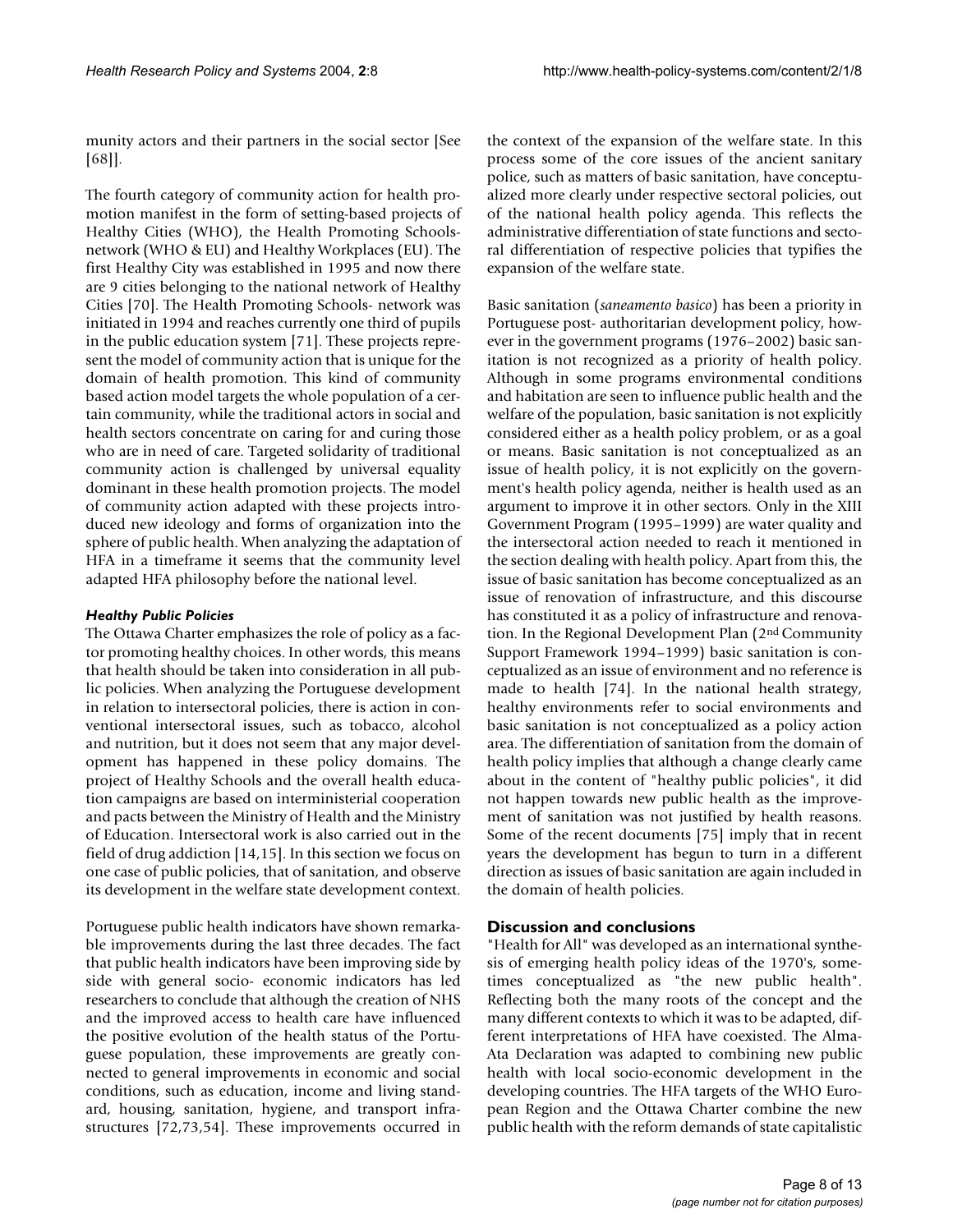and state socialistic welfare states. The target approach is closer to the managerial reform agenda while the Ottawa approach seems to lean more on the community empowerment agenda.

HFA was launched to contribute to the development of national health policies. Thus it may be used as a standard for evaluating national health policies and health promotion policies, as has been done in some studies inspired by the WHO [7-10]. However, understanding HFA as a synthesis of many policy tendencies and allowing different contents for different policy contexts makes such direct comparisons between national policies and WHO documents problematic. In the policy transfer perspective the role of the WHO (or, for that matter, of the EU) may not be that of an international policy leadership but, rather, that of an international policy mediator.

We have tried to trace the impact of HFA on the development of the Finnish and Portuguese health policies. The Finnish development of "people's health work" and local health centers was clearly inspired by the same ideas as the primary health care concept of the Alma-Ata Declaration. The Portuguese health policy ideology expressed in the reforms of 1970's also comprehended the ideas of Alma-Ata Declaration. However, neither of these can be seen as a transfer from WHO to the member states. Rather, the Finns claim that the direction of the transfer was from Finland to WHO. The Portuguese primary care concept also had its own national roots, e.g. in the pre-revolution development of maternal and child health.

The subsequent development of primary health care in both countries indicates that the Alma-Ata idea of broad primary care tends to contradict the welfare state reforms inspired by the ideas of the New Public Management. This context tends to reduce primary health care to primary *medical* care. The impact of this change in the welfare state context may be identified both in Finland and Portugal from the 1980's on as well as in comparing the primary care concepts of the Alma-Ata HFA and the HFA targets of the WHO Europe. At the same time, the aim of the Ottawa Charter of reorienting health services towards health promotion does not seem to have guided primary care development in either country.

Thus the development of primary care in both countries has been in dialogue with the HFA. However, what primary care means in the framework of HFA has changed over time and the dialogue cannot be simplified into the unidirectional transfer of HFA policy from WHO to member states.

Dialogue or interaction are also appropriate concepts to describe the relationship between WHO and the two

countries with regard to developing a community approach in health promotion policy. First of all, the different variants of HFA locate "community" in different contexts. In Alma-Ata, community is the totality of local actors without making distinctions between economic, social and health actors or private and public actors. The European HFA target documents [4,6] see community as a partner or a cluster of partners to the health sector and public authorities. The Ottawa Charter seems to be build around the idea of community empowerment and increasingly participative health policy making. The Finnish community approach as expressed in the North Carelia project, in the cooperation of the public health sector with the traditional public health associations and in the emphasis on local public sector action, seems to be quite close to the approach of the European HFA targets. Both the broad community concept of Alma-Ata and the community empowerment approach of Ottawa seem more alien to Finnish health policy strategies.

A number of welfare state characterizations [e.g. [47,67]] create expectations that we should find, in Portugal, a strong role of traditional communities strongly linked to the Catholic Church in health promotion policy. Such an expectation may fail to recognize the historical legacy of the authoritarian Salazar regime, which, while keeping close linkage to the Catholic Church, was quite a state centered regime that did not allow strong independent community action. Our analysis indicates that the role of community action in health promotion is not particularly eminent in Portugal, either in governmental health policy documents [14,15] or according to the opinion of public health experts [61,76]. The activity of the Catholic Church and religiously inspired organizations in health promotion is, however, visible [77,78]. But so is also the attempt of the government to conceptualize community action through projects such as Healthy Cities and Health Promoting Schools, where community action is led or arranged by the public authorities.

Thus, whatever is meant by the community approach in health promotion policy, Finland and Portugal do not seem to be strong examples of policy development following the initiative of HFA. We could not identify policy transfer other than in participation in the Healthy Cities and other "health settings" projects.

Healthy Public Policy was our third focus in health promotion policy. The concept was raised in the European HFA document in 1985. In Alma-Ata the integration of health and other policies is extended much further and no specific concept resembling health public policy is needed.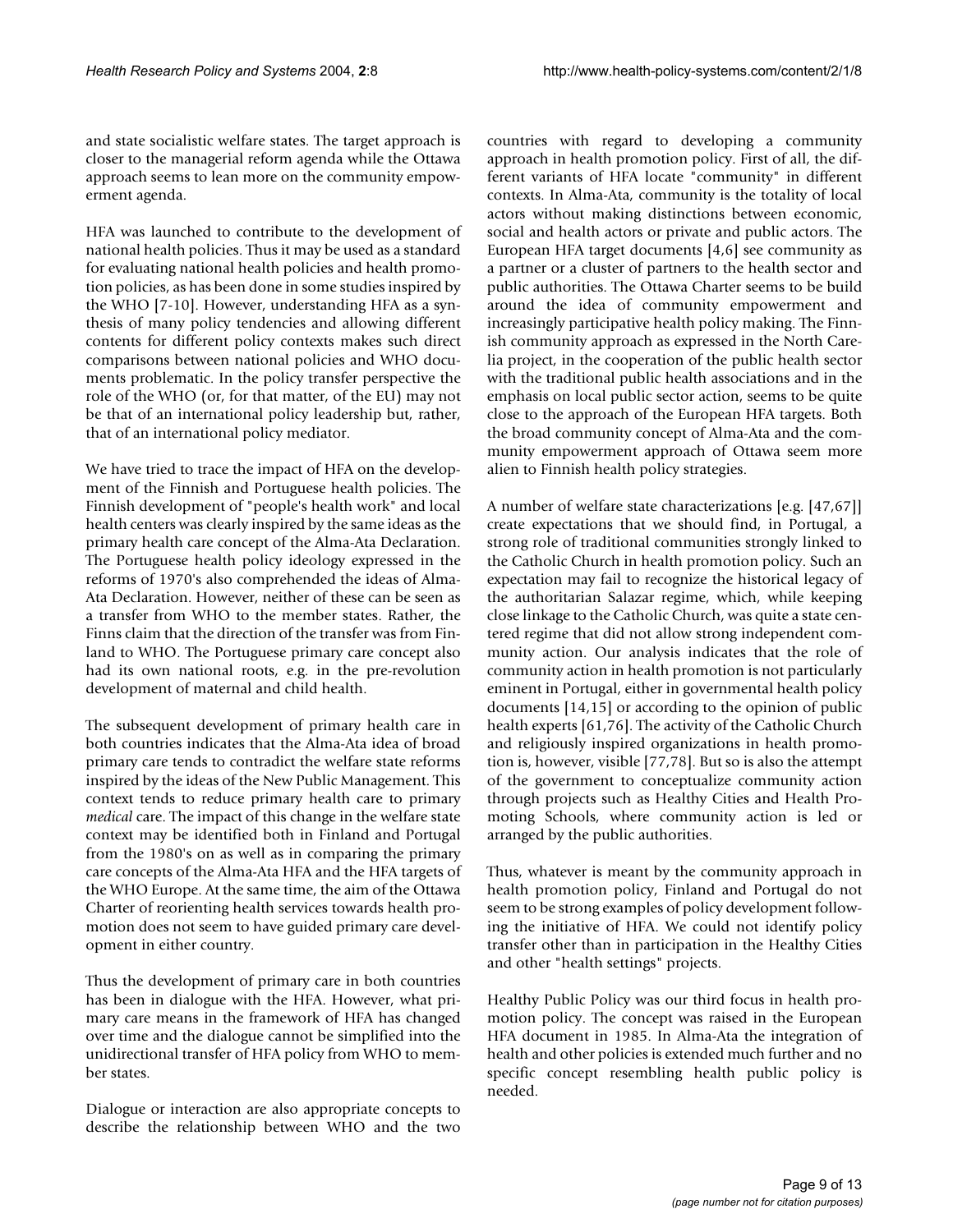The Finnish health promotion strategy has included a number of public policies outside the health sector, particularly with regard to alcohol, tobacco, nutrition and physical exercise. We could not identify any specific impact of the different HFAs of the WHO on these policies. Rather, there seems to be growing pressure to restrict the use of the impact of other sectors in alcohol control. At the same time, the distance between the mainstream health promotion policy and environmental policy seems to be growing, although the public health impact of environmental policies is obvious. Thus, with the exception of tobacco policy, the idea of healthy public policy may even experience increasing problems, although this is not so far reflected in the development of the health status of the population.

The rapid positive development of the health status of the Portuguese population during the last 30 years reflects the rapid improvement of the sanitary conditions as well as of the social determinants of health [72,73,54]. Sanitary policy, including both preventive services such as vaccinations and health education, as well as improvement of environmental and housing conditions, has been the most significant aspect of Portuguese healthy public policy. However, the analysis of health policy documents indicates that Portugal has also experienced a distancing of environmental policies and health policies, that is: a trend antagonistic to the ideas of the different version of HFA. Other public policies, including tobacco and alcohol control and nutrition policies are weakly developed in Portugal. Thus, we cannot identify any significant transfer mediated by the WHO in Portugal either.

At the beginning of 1970's public health indicators showed that Finland and Portugal were lagging behind the majority of Western European countries in terms of public health indicators. Both defined this distance from the Western European level as the core health policy problem [15]. This way of defining the policy problem has clearly contributed to the fact that both countries have looked to international organizations and international comparison for their policy development.

The Finnish health policy expert community has often referred to WHO and Finland has been an active member of the European region of this organization. In the 1980's, it even took the responsibility for acting as a pilot country for the national development of HFA in Europe [37]. Thus there has been much interaction between WHO and Finland in health policy development. Our analysis indicates that this interaction cannot be understood as policy transfer and that it has influenced Finnish health policy development much less than is often assumed.

For the Portuguese government documents, the EU and the idea of a "European welfare state" has been the reference much more often that the WHO [15]. However, Portugal has also been in dialogue with the WHO in health policy development, although not to the same extent as Finland.

We have also asked what conditions the adoption of HFA policy in the two countries. Our analysis indicates that the phase of welfare state development matters a lot. The ambitious welfare state development period in the late 1960's and the 1970's in Finland was a good basis for adopting the ambitious idea of "people's health work" and setting far-reaching aims for the development of the health impact of all public policies. Much of the Finnish health promotion policy development until the 1990's is rooted in the initiatives of this period. HFA, as expressed in the Alma-Ata Declaration and in the later versions of HFA were taken in Finland as international evidence in support of the policy choices already made in the country. Portugal also had courageous ambitions of developing a European welfare state, after the Carnation Revolution and the call of Alma-Ata was heard in this context. While Finland was fairly successful in building a universalistic institutional welfare state of the Scandinavian type, Portugal seems to have so far ended up in what Leibfried (1992) calls a semi-institutional welfare state. This may be a good explanation for the continuity of health promotion policy in Finland, in contrast to the discontinuity in Portugal which also is reflected in the concept "semi-institutional".

Both HFA and the two countries examined have also been influenced by the end of the "Golden Age of the Welfare State" [79]. The differences between the Alma-Ata approach and those of the Ottawa Charter and European HFA expressed in policy targets is not only the difference between global and Europe or OECD. It is also a difference between the ambitions of the Golden Age and the post-expansion period [80] of the Welfare State. Now the political agenda is dominated by the idea of reforming the (existing) welfare state. We have linked the Ottawa approach to a reform agenda emphasizing community empowerment and the European HFA targets approach to the more managerialistic reform agenda. While we can identify the impact of the managerialistic agenda in both countries to the reduction of "primary health care" to "primary medical care", we are more hesitant regarding the impact of the community empowerment agenda on the health policy development in the two countries.

The development of health promotion policy in the two countries has also been related to changes in politics, particularly to changes in the political composition and orientation of the national governments. In this regard, the Portuguese development has been stormier with a radical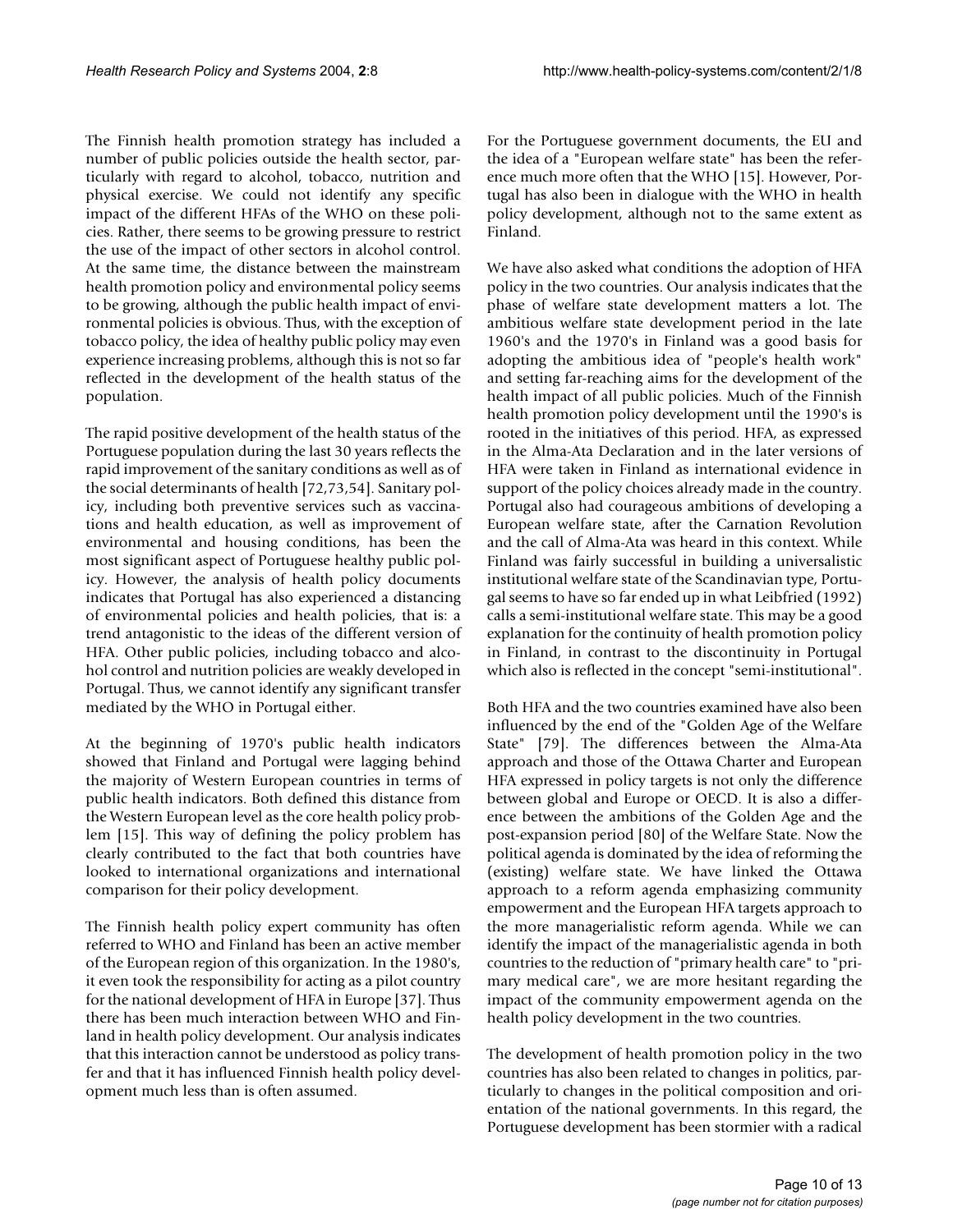regime shift in the Carnation Revolution, starting a new regime inspired by socialist visions, followed by a turn to liberal conservative governments ten years later. The Socialist Party's victory in the elections of 1995 after ten years in opposition signified a change in social policy orientation once again [50,81]. However, there does not seem to be any significant changes in the health promotion policy even if the government has published health strategy. The Finnish political development has been much less stormy. The tradition of coalition governments which normally include both the Social Democratic Party and some parties of the bourgeois side has strengthened continuity rather than radical turns in Finnish health policy. However, within this continuity, an incremental movement from welfare state expansion to post-expansive welfare state reform policy may be identified [82-84].

Our analysis does not give a clear picture of the significance of politics in the adoption of HFA in the two countries. We may assume that the continuity in the Finnish politics has contributed to the continuity in the Finland-WHO dialogue and interaction as expressed, e.g., in the reviews of WHO-teams of Finnish health policy development [19,20]. The more stormy political development in Portugal may also have caused more discontinuity in the WHO relationship. However, the level of interaction was not a direct indicator of significant policy transfer. Rather, our analysis shows that the political context and its changes in countries probably impacts on which version of HFA is adopted. Thus, during the dominance of politics in support of more radical or expansionist welfare state development, Alma-Ata seems to have been the preferred version of HFA, while the European HFA target approach may be more feasible in the post-expansive welfare state politics.

In Kingdonian (1995) terms, we may sum up that the health policy problem of both Finland and Portugal, being European laggards in the 1970's, caused them to be open to transfer of policies from abroad. Thus, the "problem stream" was ready for policy transfer. The "policy stream" seems also to have been ready for a certain kind of transfer, but only for those versions or elements of HFA that could be fitted into the specific policy contexts of the countries. HFA as such was not a dynamo of policy change in either country. The "politics stream" changed in both countries so that the window for radical policy changes was closed fairly soon. After that, if any political window was open, it was only for incremental changes in line with the post-expansive welfare state reform agenda.

#### **Competing interests**

This study is a part of a research project called "Finnish National Health Promotion Policy from an International Comparative Perspective", which has been financed by the Academy of Finland.

JL acted as a scientist in WHO Centre for Health Policy, Brussels, in 1999.

#### **Authors' contributions**

JL is responsible for the analysis of Finnish policy while LTG has done the analysis on Portugal and drafted the other parts of the article.

#### **Acknowledgements**

The authors are grateful for the support of the members of the research team "Finnish National Health Promotion Policy from an International Comparative Perspective". We are also grateful to the public health experts interviewed in Finland and Portugal for the purposes of this study in 2003– 2004.

#### **References**

- 1. World Health Organization and United Nations Children's Fund: *Primary Health Care. International Conference on Primary Health Care Alma-Ata, USSR, 6–12 September 1978* Geneva & New York; 1978.
- 2. World Health Organization: **Formulating Strategies for health for all by the year 2000.** In *Health for all- series, No. 2. Geneva* 1979.
- 3. Dolowitz DP, Marsh D: **Learning from Abroad: The Role of Policy Transfer in Contemporary Policy Making.** *Governance* 2000, **13:**5-24.
- 4. World Health Organization, Regional Office for Europe: *Targets for health for all. Targets in supports of the European regional strategy for health for all* Copenhagen; 1985.
- 5. World Health Organization: *Ottawa Charter for Health Promotion. An International Conference on Health Promotion. The move towards a new public health* Ottawa, Canada. Ottawa; 1986. November 17–21, 1986
- 6. World Health Organization, Regional Office for Europe: **Health21. The health for all policy framework for the WHO European Region.** In In *European Health for All Series No. 6* Copenhagen; 1999.
- 7. World Health Organization, European Centre for Health Policy: **Exploring Health Policy Development in Europe.** In In *WHO Regional Publications, European Series; No. 86* Edited by: Ritsatakis A, Barnes R, Dekker E, Harrington p, Kokko S, Makara P. Copenhagen; 2000.
- 8. Van de Water HPA, Van Herten LM: *Health Policies on Target? Leiden: TNO Prevention and Health, Public health Division* 1998.
- 9. Hunter DJ, Fulop N, Warner M: **From "Health of our Nation" to "Our healthier Nation".** In *Policy Learning Curve Series 2000, 2* 2000 [[http://www.who.dk/eprise/main/WHO/Progs/HPA/Publications/](http://www.who.dk/eprise/main/WHO/Progs/HPA/Publications/20020319_4) 20020319 4]. Copenhagen: World Health Organization, Regional Office for Europe
- 10. Östlin P, Diderichsen F: **Equity- oriented national strategy for public health in Sweden.** In *Policy Learning Curve Series 2001, 1* 2001 [[http://www.who.dk/eprise/main/WHO/Progs/HPA/Publica](http://www.who.dk/eprise/main/WHO/Progs/HPA/Publications/20020319_4) [tions/20020319\\_4](http://www.who.dk/eprise/main/WHO/Progs/HPA/Publications/20020319_4)]. Copenhagen: World Health Organization, Regional Office for Europe
- 11. Janson s, La Vecchia C, Mackenbach JP, Eds: **Targets for Health: Shifting the Dabate.** In *European Journal of Public Health* 2000, **10:**1-55.
- 12. Fischer F: *Evaluating Public Policy* Chicago: Nelson-Hall Publishers; 1995.
- 13. Kingdon JW: *Agendas, Alternatives and Public Policies* Glenview and London: Scott, Foresman and Company; 1984.
- 14. Ministério da Saúde: *Saúde um Compromisso. A Estratégia de Saúde para virar do Século (1998–2002)* Lisboa; 1999.
- 15. Presidência do Conselho de Ministros: *Programa do Governo do I-XV Governos Constitucionais* 1976. Government programs available on the internet at: [http://www.portugal.gov.pt/Portal/PT/Governos/](http://www.portugal.gov.pt/Portal/PT/Governos/Governos_Constitucionais/) Governos Constitucionais/
- 16. Sosiaali- ja terveysministeriö: *Terveyttä kaikille vuoteen 2000. Suomen terveyspolitiikan pitkän aikavälin tavoite- ja toimintaohjelma. Helsinki* 1986.
- 17. Sosiaali- ja terveysministeriö: *Terveyttä kaikille vuoteen 2000, uudistettu yhteistyöohjelma. Helsinki* 1993.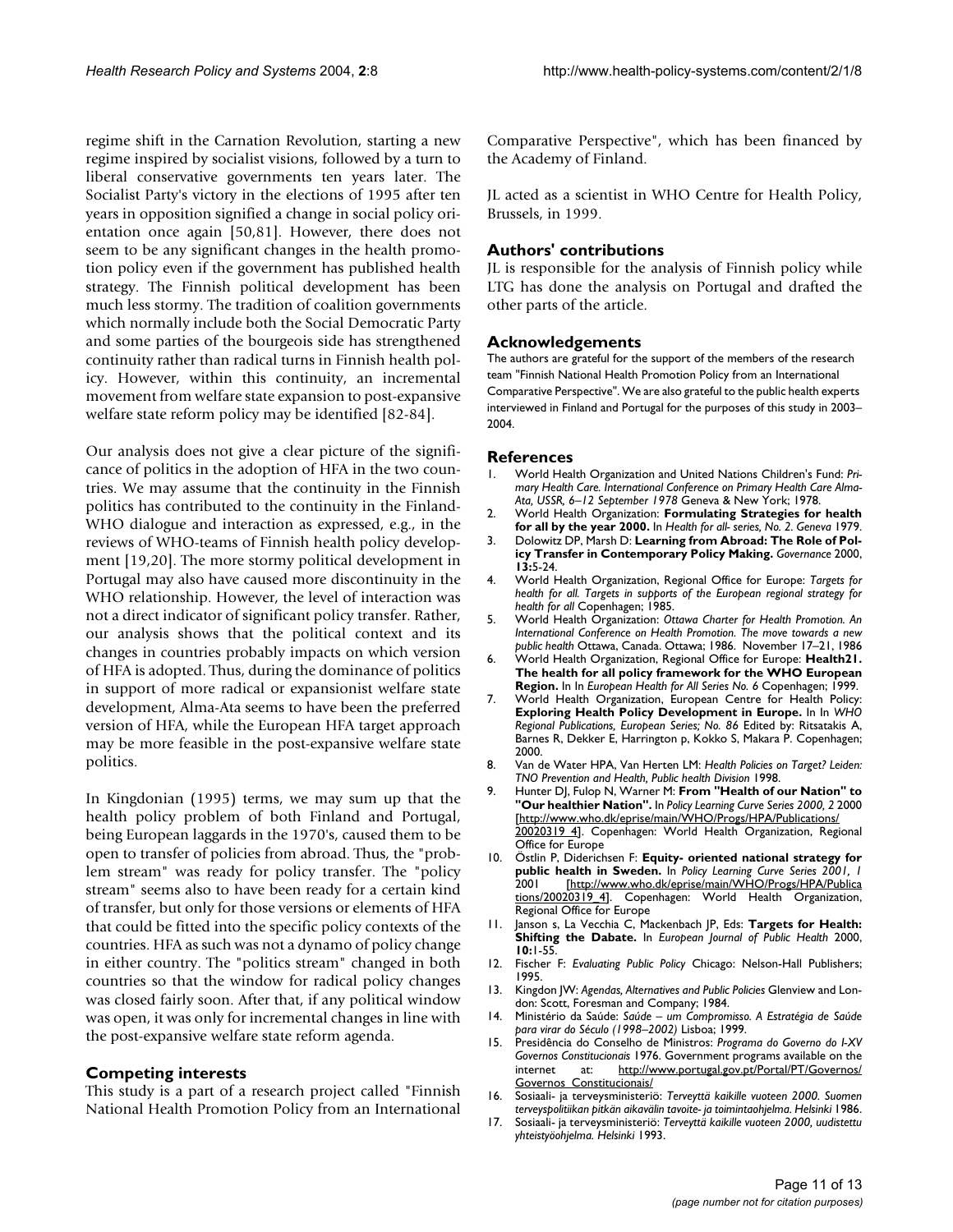- 18. Sosiaali- ja terveysministeriö: *Valtioneuvoston periaatepäätös Terveys 2015- kansan-terveysohjelmasta. Helsinki* 2001.
- 19. World Health Organization: *Health for all policy in Finland. Policy review* Copenhagen; 1991.
- 20. World Health Organization: *Evaluation of national Finnish health promotion policies and recommendations for the future* Copenhagen; 2002.
- 21. Kaprio L: **Forty Years of WHO in Europe. The development of a common health policy.** In In *WHO Regional Publications, European Series No. 40* Copenhagen; 1991.
- Ashton J, Seymor H: The New Public Health: the Liverpool Experience Ballmoor: Open University Press; 1988.
- 23. Parish R: **Health Promotion: Rhetoric and Reality.** In In *The Sociology of Health Promotion* Edited by: Bunton R, Nettleton S, Burrows R. London and New York: Routledge; 1995:13-23.
- 24. Macdonald G, Bunton R: **Health Promotion:Discipline or disciplines.** In In *Health Promotion Disciplines and Diversity* Edited by: Bunton R, Macdonald G. London: Routledge; 1992:6-23.
- 25. World Health Organization: *Vienna Dialogue on "Health Policy and Health Promotion Towards a New Conception of Public Health". Unofficial Document ICP/HSR 623* Copenhagen; WHO, Regional Office for Europe; 1986.
- 26. OECD: *Welfare State in Crisis. Paris* 1981.
- 27. Clarke J, Newman J: *The Managerial State* London: Sage; 1997.
- 28. Newman J: *Modernising Governance* London: Sage; 2002.
- Baum F, Sanders D: Can Health Promotion and Primary Health **Care Achieve Health for All Without a Return to Their More Radical Agenda?** *Health Promotion International* 1995, **10:**49-160.
- 30. **Information available on the internet the pages of Taloudellinen Tutkimustoimisto** [\[http://www.tat.fi/graafit/](http://www.tat.fi/graafit/05tuotanto_elinkeinoittain.pdf) [05tuotanto\\_elinkeinoittain.pdf\]](http://www.tat.fi/graafit/05tuotanto_elinkeinoittain.pdf)
- 31. Kosonen P: *Hyvinvointivaltion haasteet ja Pohjoismaiset mallit* Tampere: Vastapaino; 1987.
- 32. Lehto J, Lehto V-P: *Terve, kansa -kansanterveyshuolto Suomessa 1971. (Healthy people – people's health work in Finland 1971) Helsinki: Kansan sivistystyön liitto* 1971.
- 33. Puro K: *Terveyspolitiikan perusteet. Helsinki: Tammi* 1972.
- 34. *Kansanterveyslaki. Laki n. 66/1972.* 1971.
- 35. Robinson R: **English primary Care Organizations in an International Context.** In In *The New Primary Care. Modern Dependable, Successful?* Edited by: Dowling B, Glendinning C. Bekshire: Open University Press; 2003:40-53.
- 36. Puska P, Salonen JT, Tuomilehto J, Nissinen A, Kottke TE: **[Evaluat](http://www.ncbi.nlm.nih.gov/entrez/query.fcgi?cmd=Retrieve&db=PubMed&dopt=Abstract&list_uids=6678258)[ing Community-based Preventive Cardiovascular Programs:](http://www.ncbi.nlm.nih.gov/entrez/query.fcgi?cmd=Retrieve&db=PubMed&dopt=Abstract&list_uids=6678258) Problems and Experiences from the North Carelia Project.** *Journal of Community Health* 1983, **9:**49-64.
- Sihto M: Addressing the Finnish Health Policy Programme **the Study of the Implementation of the Finnish Health for All Policy in Health Care. (In Finnish).** In *Stakes Tutkimuksia, 74. Jyväskylä; Gummerus* 1997.
- 38. Melkas T, Koskinen S: **Health targets in Finnish National Health Policy.** *European Journal of Public Health* 2000:43-44.
- 39. Purhonen S: **Valtion ja markkinatoimijoiden ulkopuolella olevat toimijat ja niiden roolit terveydenedistämispolitiikan kansallisten ohjelmien asiakirjoissa – Suomi, Ruotsi, Tanska ja Englanti.** In *Master's thesis* Tampere University, Department of Public Health; 2004.
- 40. Talousneuvosto: *Yhteiskuntapolitiikan tavoitteita ja niiden mittaamista tutkiva jaosto, liite 1, Terveyspolitiikan tavoitteita tutkivan työryhmän raportti. Helsinki* 1972.
- 41. Mäkelä K, al: *Alcohol, Society, and the State* Toronto: Addiction Research Foundation; 1981.
- 42. Kokko S: **The process of developing health for all policy in Finland.** In In *Exploring Health Policy Development in Europe* Edited by: Ritsatakis A, Barnes R, Dekker E, Harrington p, Kokko S, Makara P. Copenhagen; WHO, Regional Office for Europe; 2000:27-40.
- 43. Koivusalo M, Ollila E, Santalahti P: **Intersectoral Action for Health in Finland – National-Level Policies on Intersectoral Action for Health with Special Reference to Social Issues, Traffic, Nutrition and Tobacco.** In *Themes from Finland 7/1997. Helsinki: Stakes* 1997.
- 44. Leppo K, Vertio H: **Smoking Control in Finland: a Case Study in Policy Formulation and Implementation.** *Health Promotion – An International Journal* 1986, **1:**5-16.
- 45. Österberg E: *Alcohol Policies in EU Member States and Norway: a Collection of Country Reports. Helsinki: Stakes* 2002.
- 46. Mackenbach J, Bakker M, Kunst A, Diderichsen F: **Socioeconomic inequalities in health in Europe.** In In *Reducing Ineqalities in Health. A European Perspective* Edited by: Mackenbach J, Bakker M. London: Routledge; 2002.
- 47. Leibfried S: **Towards a European Welfare State? On integrating poverty regimes into the European Community.** In In *Social Policy in a Changing Europe* Edited by: Ferge Z, Kolberg JE. Frankfurt am Mein: Campus; 1992.
- 48. **Constituição da Republica Portuguesa.** Lisboa; 1976.
- 49. Assembleia da República: **Lei Constitucional n°1/82.** *Primeira Revisão da Constituição. Diário da República I Serie, No. 227* 1982 [[http:/](http://dre.pt/pdfgratis/1982/09/22700.PDF#page=1) [/dre.pt/pdfgratis/1982/09/22700.PDF#page=1\]](http://dre.pt/pdfgratis/1982/09/22700.PDF#page=1). Lisboa
- 50. Guillén A, Álvarez S, Adão e Silva P: **Redesigning the Spanish and Portuguese Welfare States: The Impact of Accession into the European Union.** *South European Society and Politics* 2004, **8:**231-268.
- 51. Rhodes M, Eds: *Southern European Welfare States* London: Frank Cass; 1996.
- 52. Ferrera M: **Reconstructing the welfare state in Southern Europe.** In In *Survival of the European Welfare State* Edited by: Kuhnle S. London: Routledge; 2000.
- 53. de Sousa Santos B: **O Estado, a Sociedade e as Políticas Socias. O caso de das Políticas de Saúde.** In *Revista Crítica de Ciênciais Sociais* 1987, **23:**13-74.
- 54. Medina Carreira H: *As Políticas Sociais em Portugal* Lisboa: Gradiva; 1996.
- 55. Ministério da Saúde e Assistência: *Decreto-Lei n°413/71. In Diario do Governo 27.9.1971, I Serie – Número 228* [[http://www.dre.pt/pdfgratis/](http://www.dre.pt/pdfgratis/1971/09/22800.PDF#page=26) [1971/09/22800.PDF#page=26](http://www.dre.pt/pdfgratis/1971/09/22800.PDF#page=26)].
- 56. Assembleia da República: *Serviço Nacional de Saúde. Lei n° 56/79* [[http://dre.pt/pdfgratis/1979/09/21400.PDF#page=3\]](http://dre.pt/pdfgratis/1979/09/21400.PDF#page=3).
- 57. Ministry of Health, Department of Health Studies and Planning: *Health in Portugal 1989* Lisbon; 1991.
- 58. Ministério da Saúde: *A Saúde da Mulher* Lisboa; 1999.
- 59. World Health Organization, Regional Office for Europe: *Evaluation of the strategy for health for all by the year 2000. Seventh report on the world health situation Volume 5*. Copenhagen; 1986.
- 60. **European health for all database** [\[http://www.who.dk/hfadb](http://www.who.dk/hfadb)]
- 61. Ramos V: **Public Health and Health Care in Portugal.** In In *Public Health Policies in the European Union* Edited by: Holland W, Mossialos E. Hampshire: Ashgate Publishing Ltd; 1999:299-316.
- 62. Observatório Português dos Sistemas de Saúde: *Conhecer os Caminhos da Saúde. Relatório de Primavera de 2001* 2001 [\[http://](http://www.observaport.org) [www.observaport.org](http://www.observaport.org)]. Lisboa
- 63. Observatório Português dos Sistemas de Saúde: *Saúde: que rupturas? Relatório de Primavera de 2003* 2003 [[http://www.observaport.org\]](http://www.observaport.org). Lisboa
- 64. Observatório Português dos Sistemas de Saúde: *O estado da Saúde e a saúde so Estado. Relatório de Primavera de 2003* 2002 [\[http://](http://www.observaport.org) [www.observaport.org](http://www.observaport.org)]. Lisboa
- 65. Lobato de Faria A: **Todos pela sáude para que possa haver "saúde para todos". Editorial.** In *Revista Portuguesa de Saúde Pública* 1988, **6:**3-4.
- 66. Weil O, McKee M: **Setting Priorities for Health in Europe.** *European Journal of Public Health* 1988, **8:**256-258.
- 67. Kuhnle S, Alestalo M: **Growth, Adjustments and Survival of European Welfare States.** In In *Survival of the European Welfare State* Edited by: Kuhnle S. London: Routledge; 2000.
- 68. Pestana Barros C, Gomes Santos JC: *As Instituições Não-Lucrativas e a Acção Social em Portugal* Lisboa: Vulgata; 1997.
- 69. de Sousa Santos B: **Context and Principles of a Debate on Social Policy in Portugal – From the Washington Consensus to Seattle.** In In *Proceedings of Seminar organized by Ministry of Labour and Solidarity of Portugal Policies and Instruments to Fight Poverty in the European Union: the Guarantee of a Minimun Income: 1–2 February 2000* Almancil. Instituto para o Desenvolvimento Social; 2000:33-47.
- 70. **Portuguese Network of Healthy Cities** 2000 [[http://www.rede](http://www.redecidadessaudaveis.com) [cidadessaudaveis.com\]](http://www.redecidadessaudaveis.com).
- 71. Ministério da Saúde: *Plano Nacional de Saúde 2004–2010. Prioridades Volume 1*. Lisboa; 2004. Available on the www-pages of DireccãoGeral da Saúde at:<http://www.dgsaude.pt>
- 72. Conselho de Reflexão sobre a Saúde: *Opções para um debate Nacional* Edited by: Serrão D. Porto: CRES; 1997.
- 73. Santana P: **[Aging in Portugal: Regional Inequalities in Health](http://www.ncbi.nlm.nih.gov/entrez/query.fcgi?cmd=Retrieve&db=PubMed&dopt=Abstract&list_uids=10714924) [and Health Care.](http://www.ncbi.nlm.nih.gov/entrez/query.fcgi?cmd=Retrieve&db=PubMed&dopt=Abstract&list_uids=10714924)** *Social Science & Medicine* 2000, **50:**1025-1036.